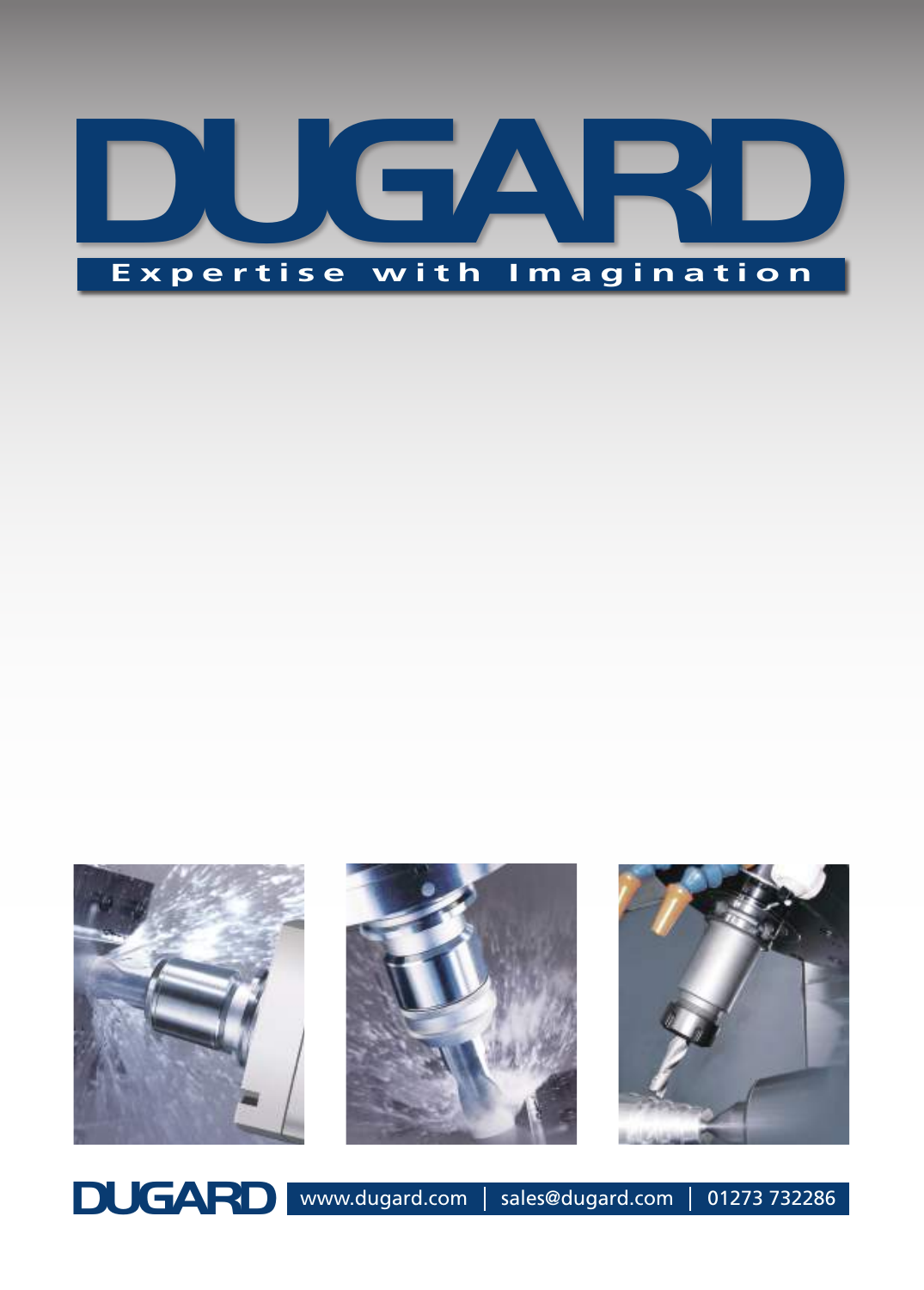## **The Best Kept Secret from Japan**

30,000 machines installed worldwide. Feature exceptional quality, accuracy and rigidity as standard as well as high speed travels, choice of spindles up to 30,000rpm and 1000Nm torque. All machines are built using the "**True Geometry System**"



#### **HX Series Horizontal Machining Centres**

#### **Standard Features**

- Unrivalled accuracy **±2 microns positional accuracy** (**full stroke**)
- **·** 1 micron repeatability
- **Pallet sizes from 250mm ~ 1,000mm square**
- Fastest rapid traverses on box ways 60m/min up to and including HX800
- Tool changer capacity up to 300
- **Twin pallet (std) and multi pallet systems**  (field retrofittable)
- $\cdot$  BT40 4 range spindle  $-$  20,000rpm
- $\cdot$  BT50 4 range spindle  $-12,000$ rpm (8000rpm 1000Nm torque)



Model Shown - Kitamura HX400iG

## **Arumatic Control**

**Pioneering icon CNC operation with interactive touchscreen display technology**

- **67 million** pulse encoder technology with **8192 block look-ahead processing speeds**
- Software upgrades throughout the life of the control
- Fanuc user-friendly
- **Completely customisable and expandable user experience**
- Anywhere **Remote** and visual programming screens
	- email status updates











**Maintenance Support Function**



**Intelligent Advanced Control System**





**Positioning Accuracy ±0.002mm / Full Stroke Repeatability ±0.001mm**

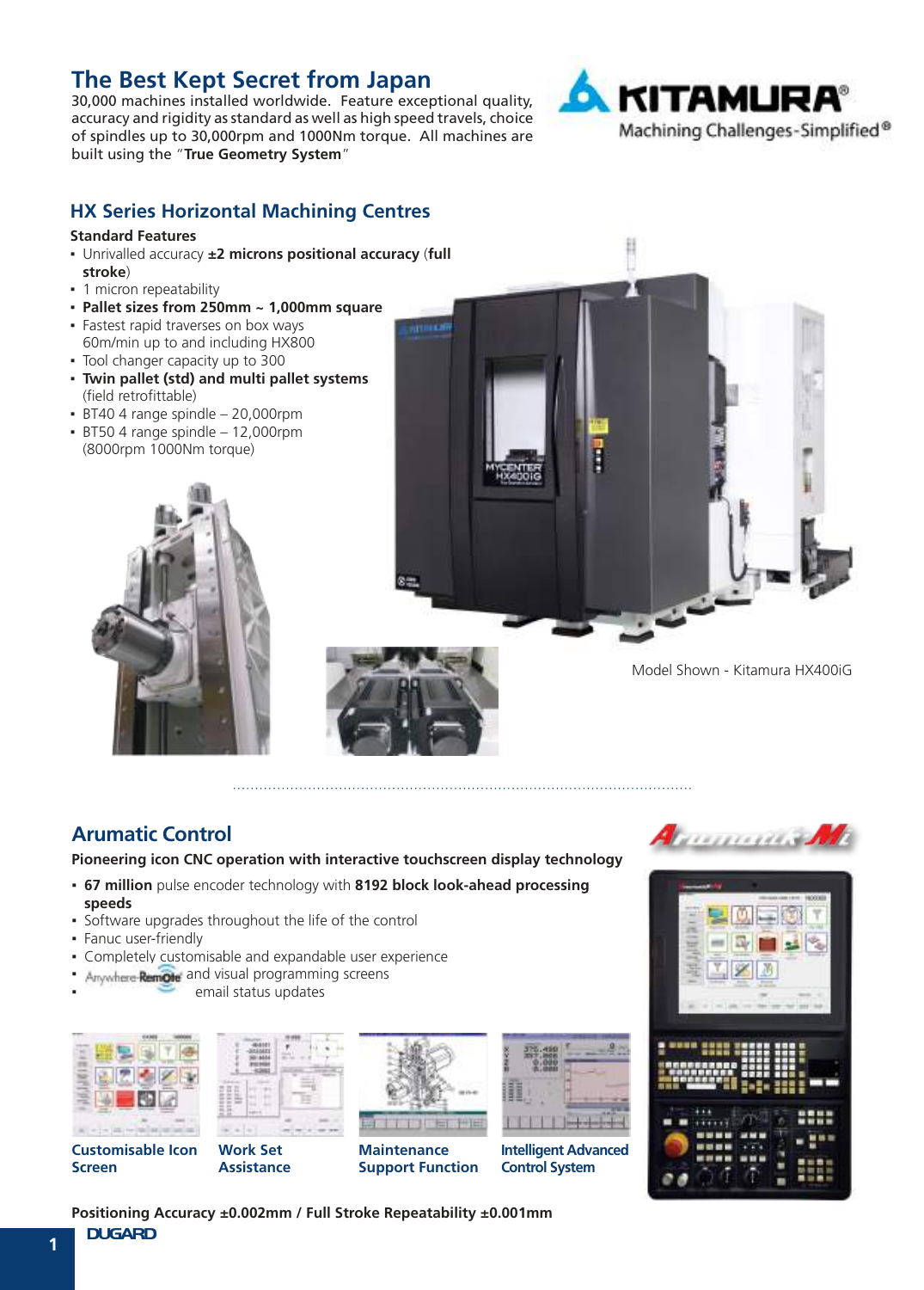#### **Supercell 300 & 400G Horizontal 5 Axis Machining**

#### **Centres**

®

#### **Standard Features**

- Unrivalled accuracy **±2 microns positional accuracy** (**full stroke**)
- **1 micron repeatability**
- **Pallet sizes from 300mm or 400mm square**
- **60m/min rapid traverses**
- BT40 15,000 or 20,000rpm
- **20 pallet system standard**
- **174 ATC Standard** (230 / 258 / 314 opt)





Model Shown - Kitamura Supercell 300G



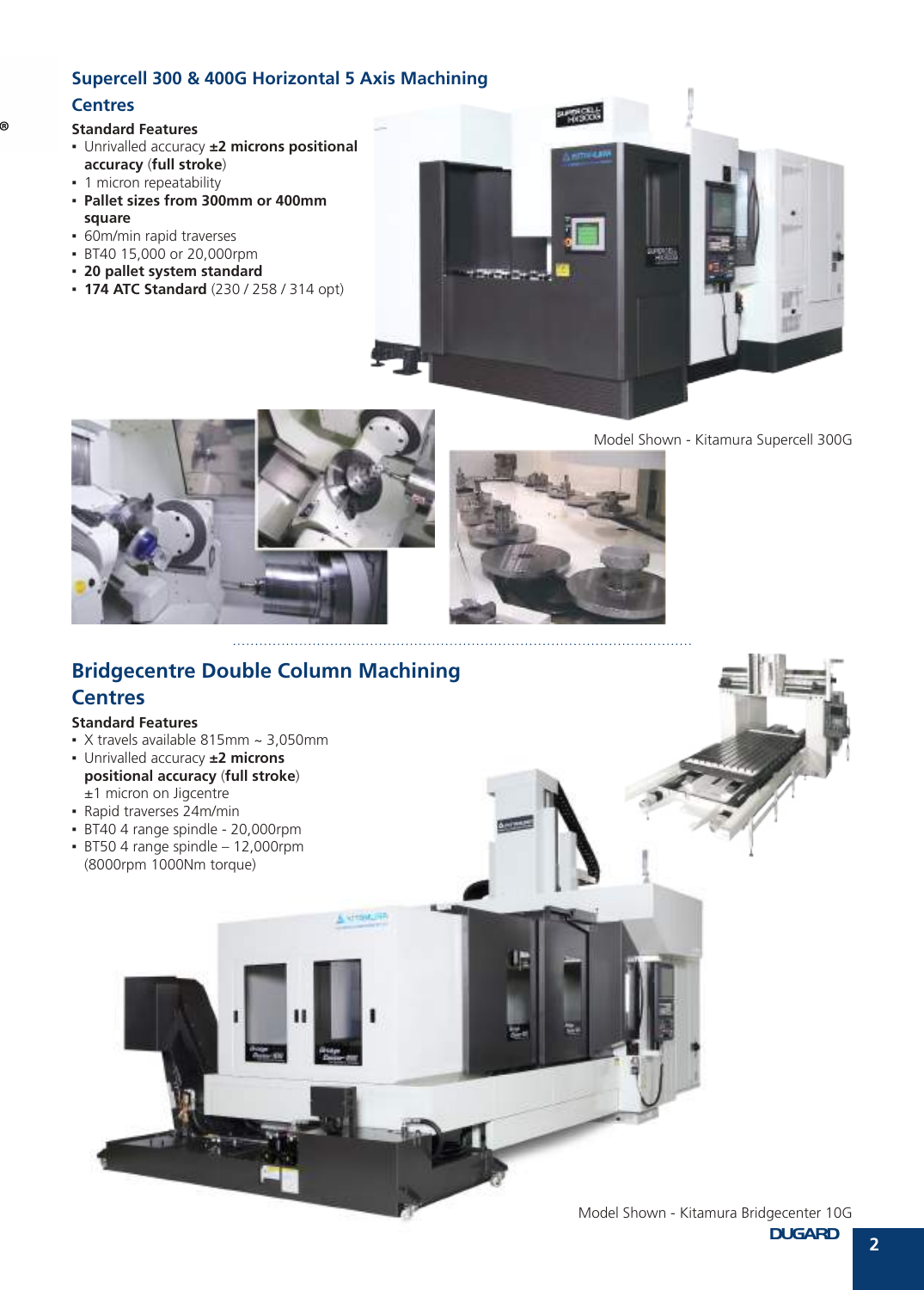## **Mytrunnion 5 Axis Machining Centres**

#### **Standard Features**

- Unrivalled accuracy **±2 microns positional accuracy** (**full stroke**)
- ±1 micron on Medcentre
- **·** 1 micron repeatability
- $\overline{\phantom{a}}$  Table sizes available 220mm  $\sim$  1.000mm diameter • Rapid traverses 60m/min
- HSK40 30,000rpm (Medcentre)
- $\cdot$  BT40 4 range spindle 20,000rpm
- $\cdot$  BT50 4 range spindle 12,000rpm (8000rpm 1000Nm torque)
- Single table, twin or multi pallet systems available





Model Shown Kitamura Mytrunnion 4G

## **Mycentre Vertical Machining Centres**

#### **Standard Features**

- X travels available 762mm to 1050mm
- Unrivalled accuracy **±2 microns positional accuracy** (**full stroke**)
- **·** 1 micron repeatability
- Rapid traverses 50m/min
- **BT40 4 range spindle** 20,000rpm
- 30 ATC

Model Shown - Kitamura Mycenter 3XD

## **Spark Changer Ultra High-Speed Twin Pallet Vertical Machining Centre**

- X travel 600mm
- Pallet size 560 x 400mm
- $•$  BT 40 12,000rpm



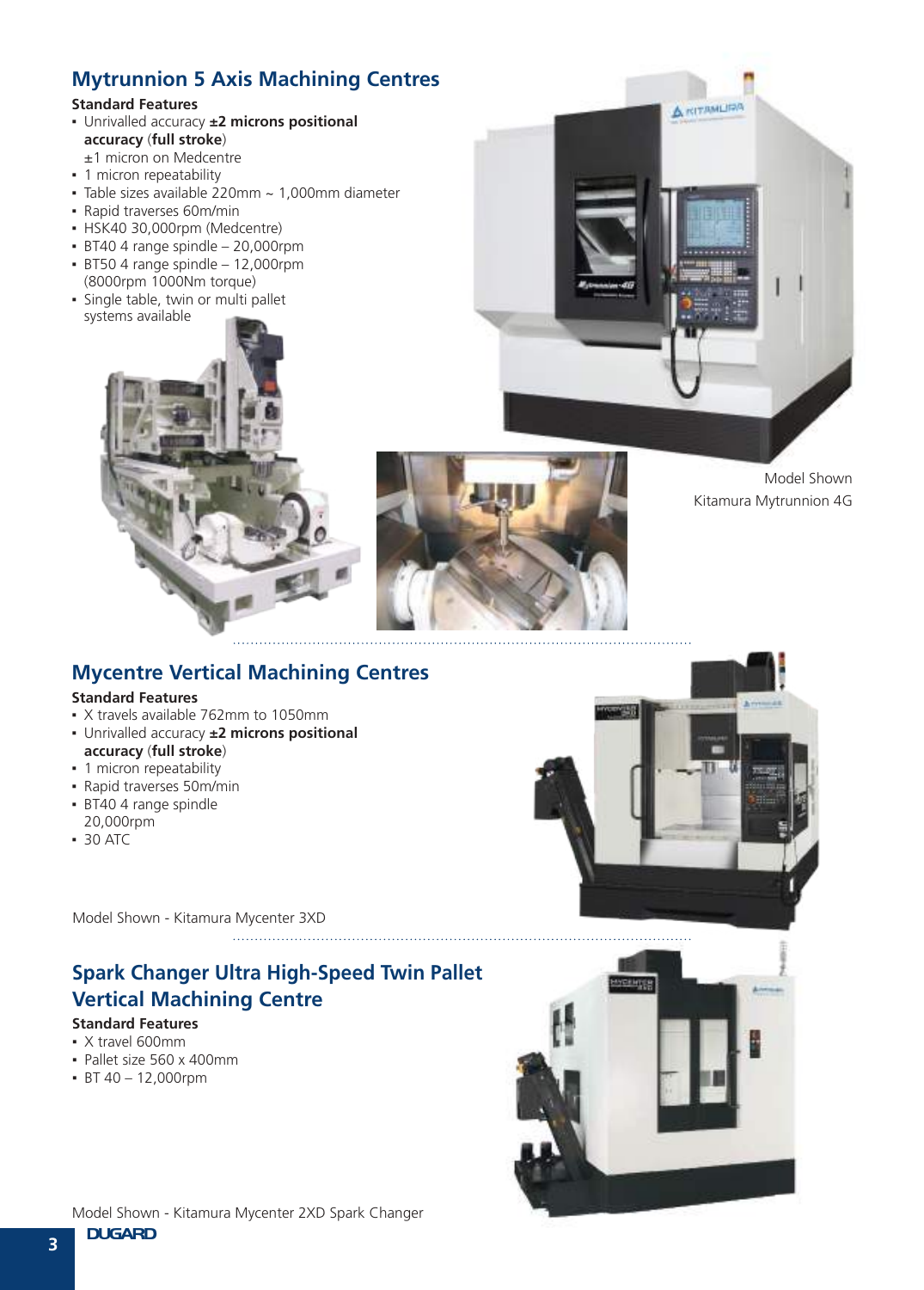## **A New Alternative for Sliding Head Lathes**

Hanwha machines are more competitive on price, have higher power and are approximately 20% heavier than most of the competition. They also feature removable guide bushes on most models





## **Hanwha XP Series**

#### **Standard Features**

- Simple but highly efficient
- Specification and layout optimised for simple shaped parts
- High quality parts in short processing time
- $.612 \times 032$  mm





## **Hanwha XE Series**

#### **Standard Features**

- **Competitive price and cost-effective** performance for simple to complex parts
- Various options including basic guide bush, non-guide bush or convertible guide bush
- Ø20 ~ Ø35mm





## **Hanwha XD Series**

#### **Standard Features**

- Complex tooling and highly rigid structure for high complexity and precision
- **Specially made for small, large or highly** complex parts
- $\cdot$  Ø3 ~ Ø45mm





## **Hanwha STL Series**

- Hybrid turret / platten system
- Varied turret tooling and high motor specification (**23kW**) on main and sub spindle gives a machining advantage for highly complex parts
- Perfect for machining large parts up to Ø38mm
- **42mm available in 2020**

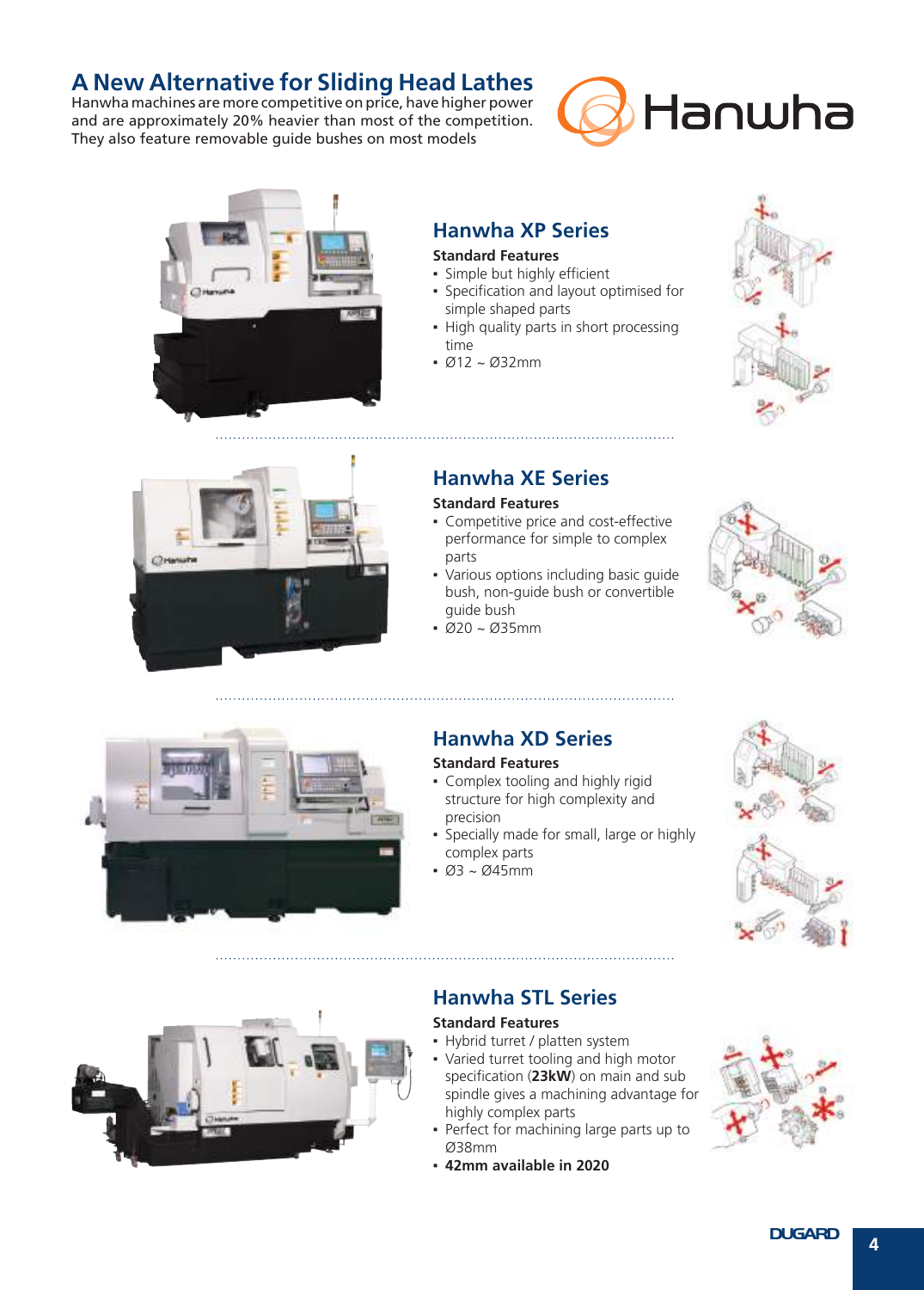## **Originally Founded as part of the Samsung Group in Korea**

An extensive range of CNC turning centres, superb quality with heavy duty boxways on all models











## **SMEC SL2000B**

#### **Standard Features**

- Fanuc 0iTF (Manual Guide i) or Siemens 828D (Shopturn) controls
- 67mm bar capacity with 8" chuck
- 540mm maximum swing
- 540mm maximum turned length (1000mm opt)
- 24/30 m/min rapid traverse X/Z axis
- 12 station bi-directional turret (24 opt)
- Programmable tailstock quill

#### **Options include**

Mill/drill, long bed, Y axis, sub-spindle

**SMEC SL2500B**

#### **Standard Features**

- Fanuc 0iTF (Manual Guide i) or Siemens 828D (Shopturn) controls
- 76mm bar capacity with 10" chuck
- 540mm maximum swing
- 880mm maximum turned length (1000mm opt)
- 18/12/24/24 m/min rapid traverse X/Y/Z/B axis
- 12 station bi-directional turret (24 opt)
- Mill/Drill Y-axis turret with BMT65 tooling **Options include**

Mill/drill, long bed, Y axis, sub-spindle

## **SMEC SL3000B**

#### **Standard Features**

- Fanuc 0iTF (Manual Guide i) or Siemens 828D (Shopturn) controls
- 90mm bar capacity with 12" chuck
- 650mm maximum swing
- 880mm maximum turned length (1100mm opt)
- 24m/min rapid traverse X/Z axis
- 12 station bi-directional turret (24 opt)
- Programmable tailstock quill & body
- Mill/Drill with BMT85 tooling

#### **Options include**

Mill/drill turret, BMT65 tooling

## **SMEC SL3500B**

#### **Standard Features**

- Fanuc 0iTF (Manual Guide i) or Siemens 828D (Shopturn) controls
- **.** 117.5mm bar capacity with 15" chuck
- 850mm maximum swing
- 780/1530/2125mm maximum turned length
- 30 m/min rapid traverse X/Z axis
- 12 station bi-directional turret
- Programmable tailstock quill

#### **Options include**

Mill/drill turret, Y axis, sub-spindle, BMT65 tooling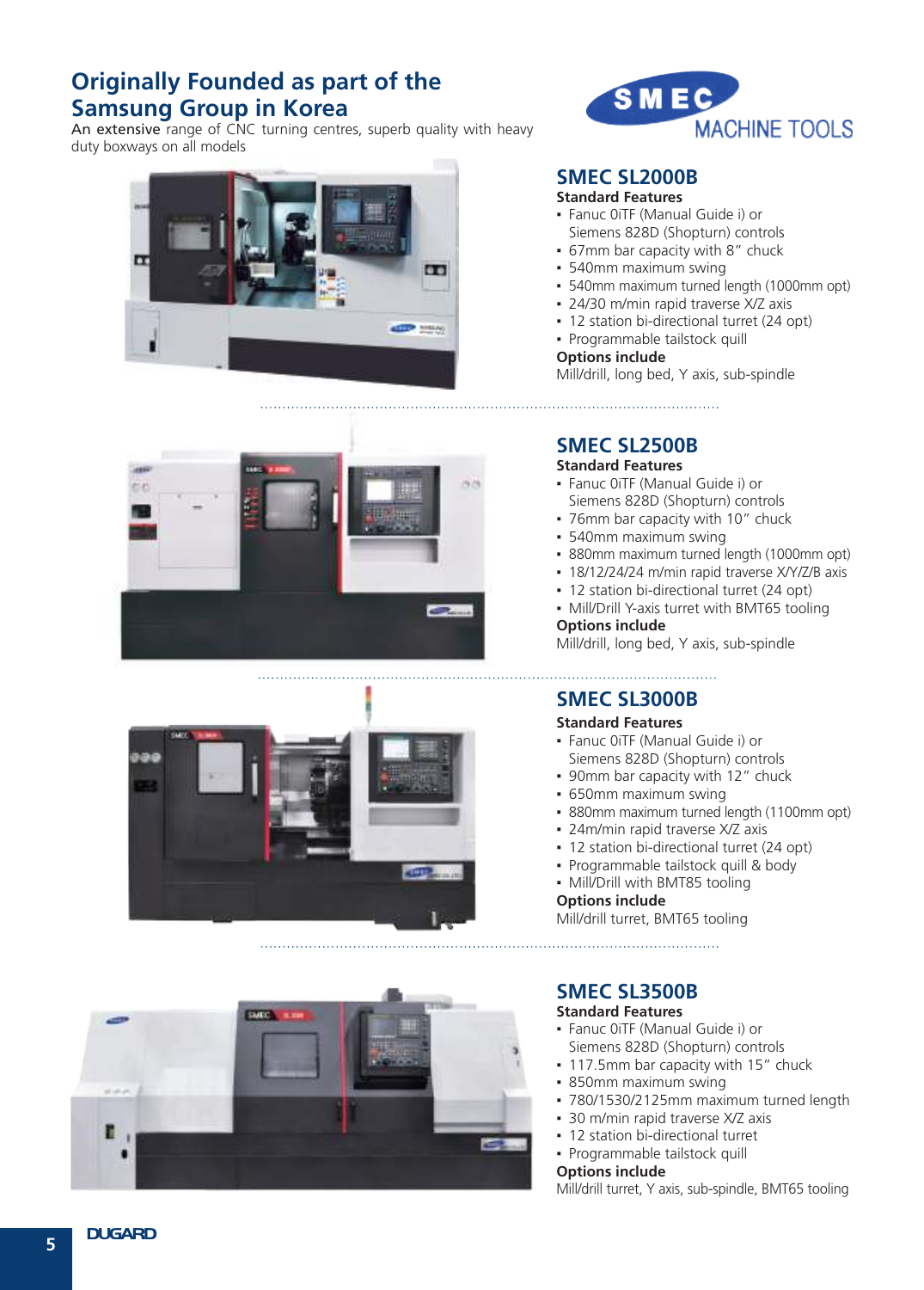



- Fanuc 0iTF (Manual Guide i) or Siemens 828D (Shopturn) controls
- 181mm bar capacity with 21" chuck
- 630mm maximum swing
- 520mm maximum turned length
- 18/12/24/24 m/min rapid traverse X/Y/Z/B axis
- 12 station bi-directional turret

#### **Options include**

Mill/Drill, Y-axis, BMT75 tooling



### **SMEC SL5500B**

#### **Standard Features**

- Fanuc 0iTF (Manual Guide i) or Siemens 828D (Shopturn) controls
- 165.5mm bar capacity with 21" chuck (**24" and 255mm bore opt**)
- 800mm maximum swing
- 1071/2230mm maximum turned length
- 20m/min rapid traverse X/Z axis (1m bed)
- 12 station bi-directional turret
- Programmable tailstock quill & body
- Mill/Drill with BMT85 tooling

**Options include** Mill/drill, BMT85 tooling



#### **SMEC SL6500B**

**Standard Features**

- Fanuc 0iTF (Manual Guide i) or Siemens 828D (Shopturn) controls
- 140mm bar capacity with 24" chuck (320mm bore opt)
- 1030mm maximum swing
- **1000/2070/3200/5050mm maximum turned length**
- **.** 12/18m/min rapid traverse X/Y axis
- 12 station bi-directional turret

**Options include** Mill/Drill, Y-axis, BMT75 tooling

## **SMEC SL2000T2Y2 - Twin Turret, Twin Spindle, Twin Y Axis**

- Fanuc 32iTF (Manual Guide i) or Siemens 828D (Shopturn) controls
- 67mm bar capacity with 21" chuck (24" opt)
- 230mm swing over bed
- 662mm maximum turned length
- 40m/min rapids
- 12/24 position turret
- **BMT65** tooling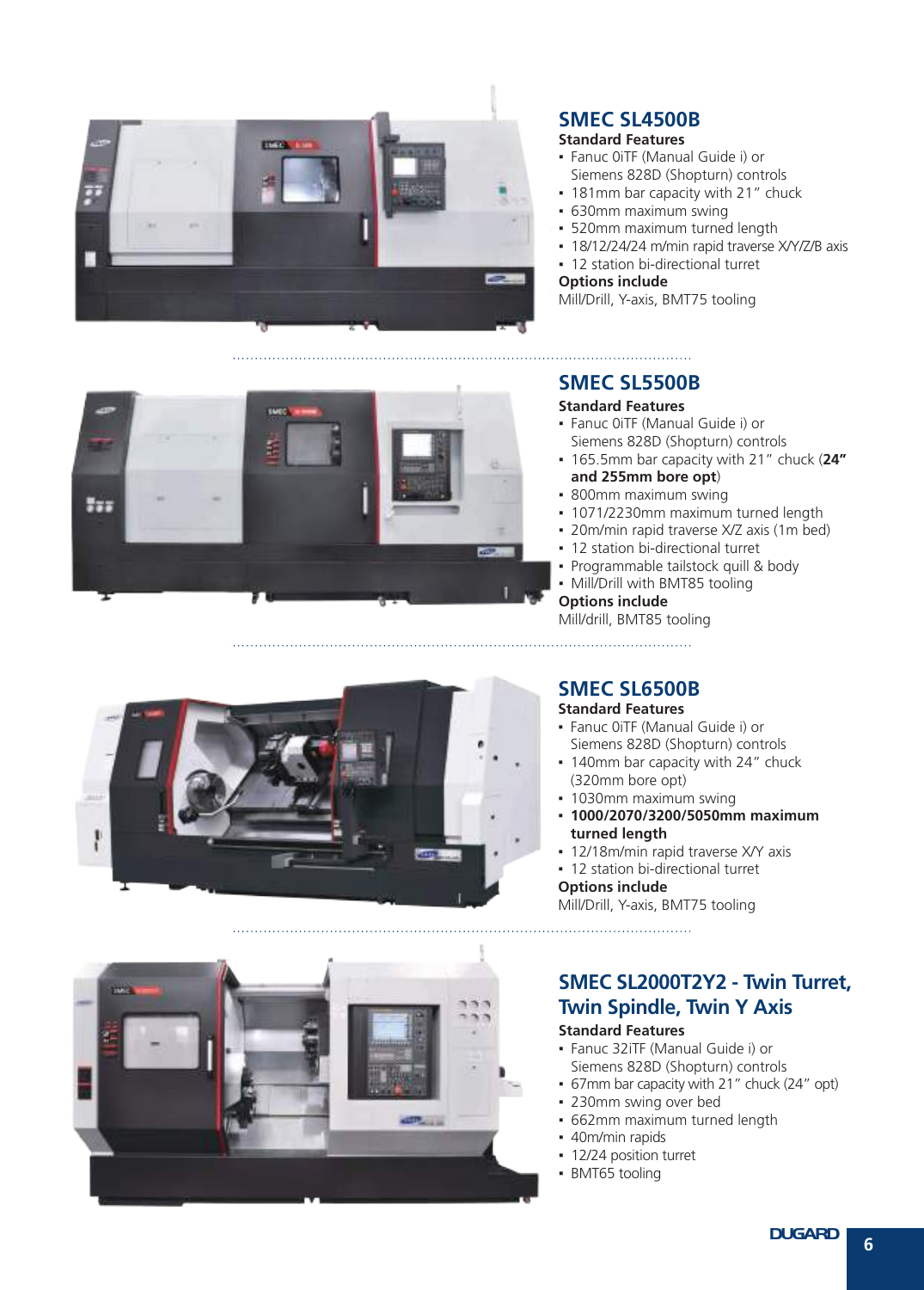## **CNC VMCs 760XP, 1000XP, 1350XP, 1600XP, 2000XP** & **2600XP**

100% manufactured in Taiwan, hundreds of machines installed in the UK in the last 20 years

Available with Fanuc, Mitsubishi, Siemens & Heidenhain controls

#### **Standard Features**

- Up to 12,000rpm spindle speed (15,000rpm opt)
- Compact construction for reduced footprint
- 44m/min rapids
- **BT40 spindle taper as standard, CAT option**
- **36 station twin arm ATC options** (**28 on 76XP**)
- Through spindle coolant
- **Heavy duty linear ways on all axes**
- **Through spindle coolant**
- **Swarf conveyor**
- Chip flushing

#### **Options include**

- 4th axis rotary table
- 4/5th axis table
- Probing



**DUGARD**

Model Shown - Dugard 1000XP

## **Cost Effective CNC VMCs 550, 760, 1000, 1350 X travel**

#### Dugard 550 available at just £30,000

Available with Fanuc, Siemens & Mitsubishi controls

#### **Standard Features**

- 11,000rpm spindle speed (std)
- Compact construction for reduced footprint
- **·** BT40 spindle taper as standard, (CAT opt)
- 20, 24 & 28 station carousel ATC options
- **·** Linear ways on all axes





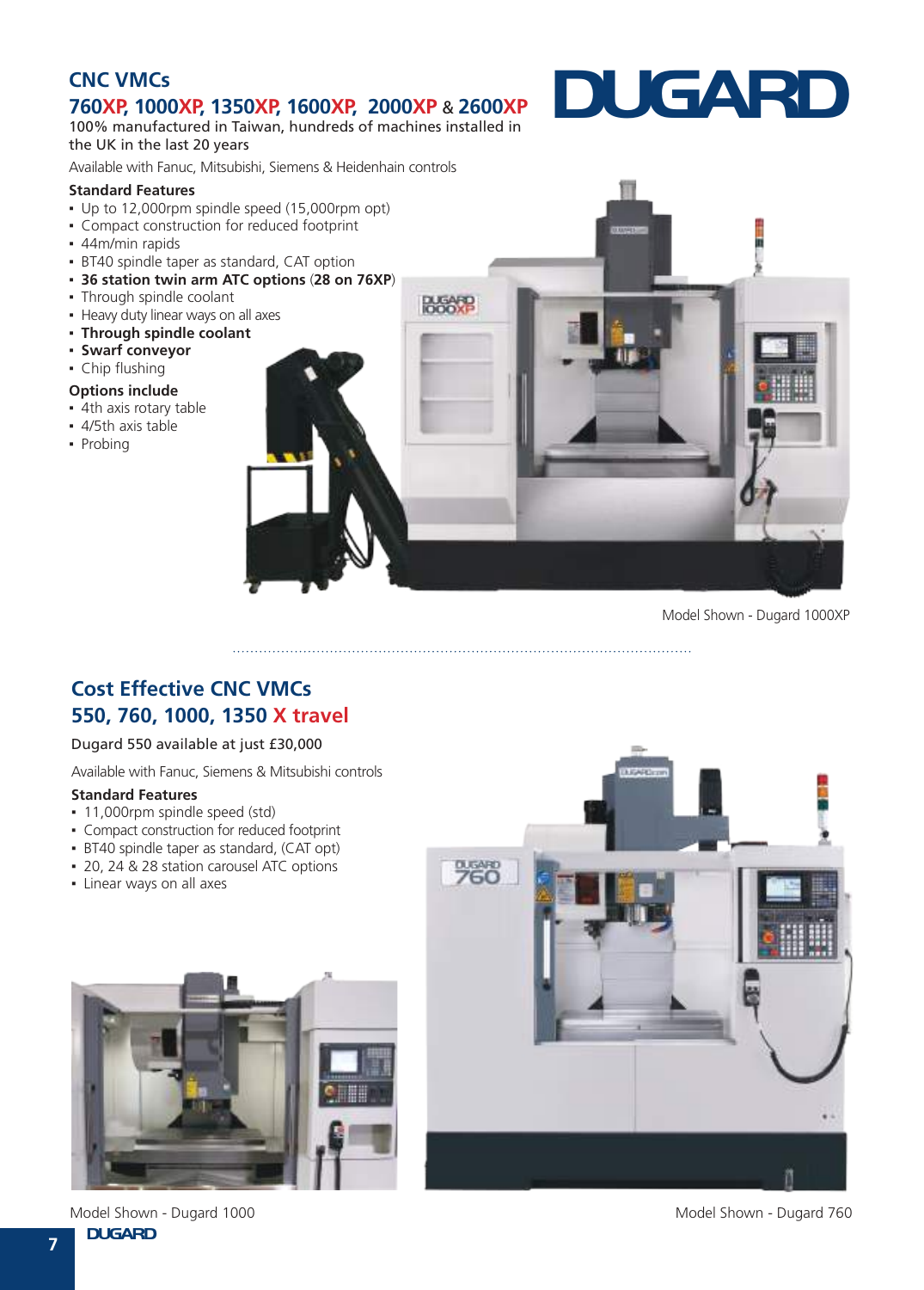## **Heavy Duty CNC VMCs HD1363, HD1680, HD1886 & HD2210**

Made in Taiwan, the unique configuration with the X slideway under the Y slideway offers a fully supported table across the full X-axis movement, eliminating table overhang and X-axis distortion whilst having a 40% smaller footprint. Choice of boxway or rollerway guide systems.

Available with Fanuc, Heidenhain and Siemens controls

#### **Standard Features**

- **Refrigerated ballscrews on X, Y and Z axes**
- 24/32 station bi-directional twin arm type tool changer
- **Available in heavy duty boxway or linear roller ways**
- BT50 geared head 6,000/8,000rpm
- Optional BT40 10,000/12,000rpm direct drive spindle
- X axis travels from 1,300~2,200mm
- Y axis travels up to 1000mm



**Unique slideway design** Model Shown - Dugard HD1886B

**ARD**com

## **CNC Bridge Type VMCs**

#### **LB Range**

Large capacity and ease of operation with powerful cutting capability

Available with Fanuc, Heidenhain & Siemens controls

#### **Standard Features**

- **Refrigerated ballscrews on X, Y and Z axes**
- 2200~4200mmm X axis travels
- 1600 & 2700mm optional Y axis travels
- 850~1100mm Z axis travel
- BT50 6000rpm with 2 step gearbox or BT50 10,000rpm direct drive spindle
- up to 15,000kg table capacity



**DUGARD**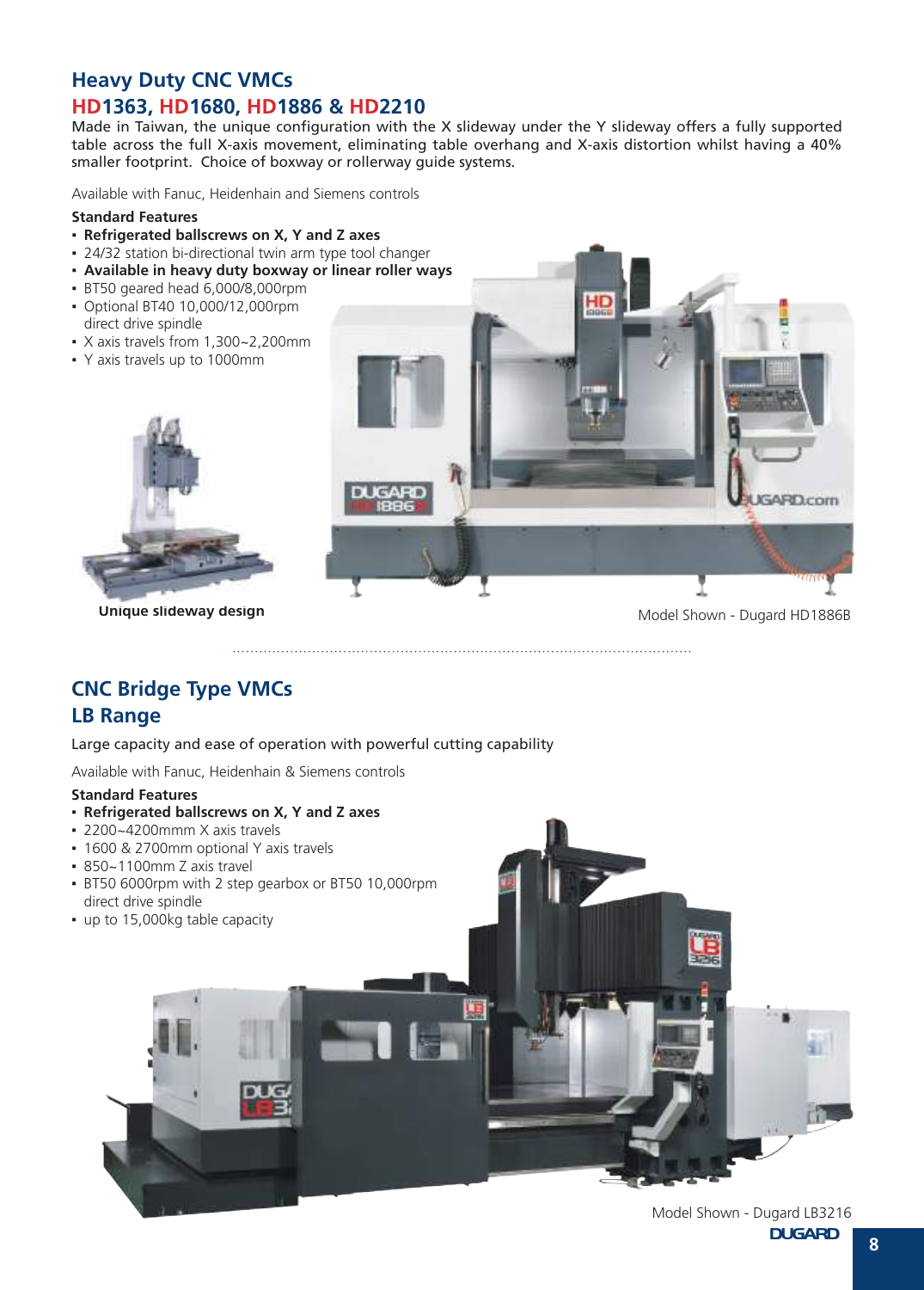## **5 Axis CNC Machining Centres Dugard X5-320, X5-800**

#### High Speed 5 Axis Machining Centres

Available with Heidenhain, Fanuc and Siemens controls

#### **Standard Features**

- 320mm / 800mm diameter table
- 30 station ATC (X5-320)
- 32~128 station ATC (X5-800)
- **·** 15,000rpm direct drive spindle speed (X5-320)
- 18,000rpm direct drive spindle speed (X5-800)
- **Full 5 axis capability or 4 + 1**
- **Kessler torque table (X5-800)**



## **5 Axis CNC Machining Centres Dugard GTX620**

High Speed Travelling Column 5 Axis Machining Centre

Available with Heidenhain, Siemens

or Fanuc controls

- 12,000 direct drive spindle (15,000/24,000rpm opt)
- **Large capacity 650mm trunnion table**
- **.** Large door opening system with exceptional access to the work area for loading and setting
- 40 station ATC (60 opt)
- 36m/min rapids
- **Full 5 axis simultaneous or 4+1 milling capability**



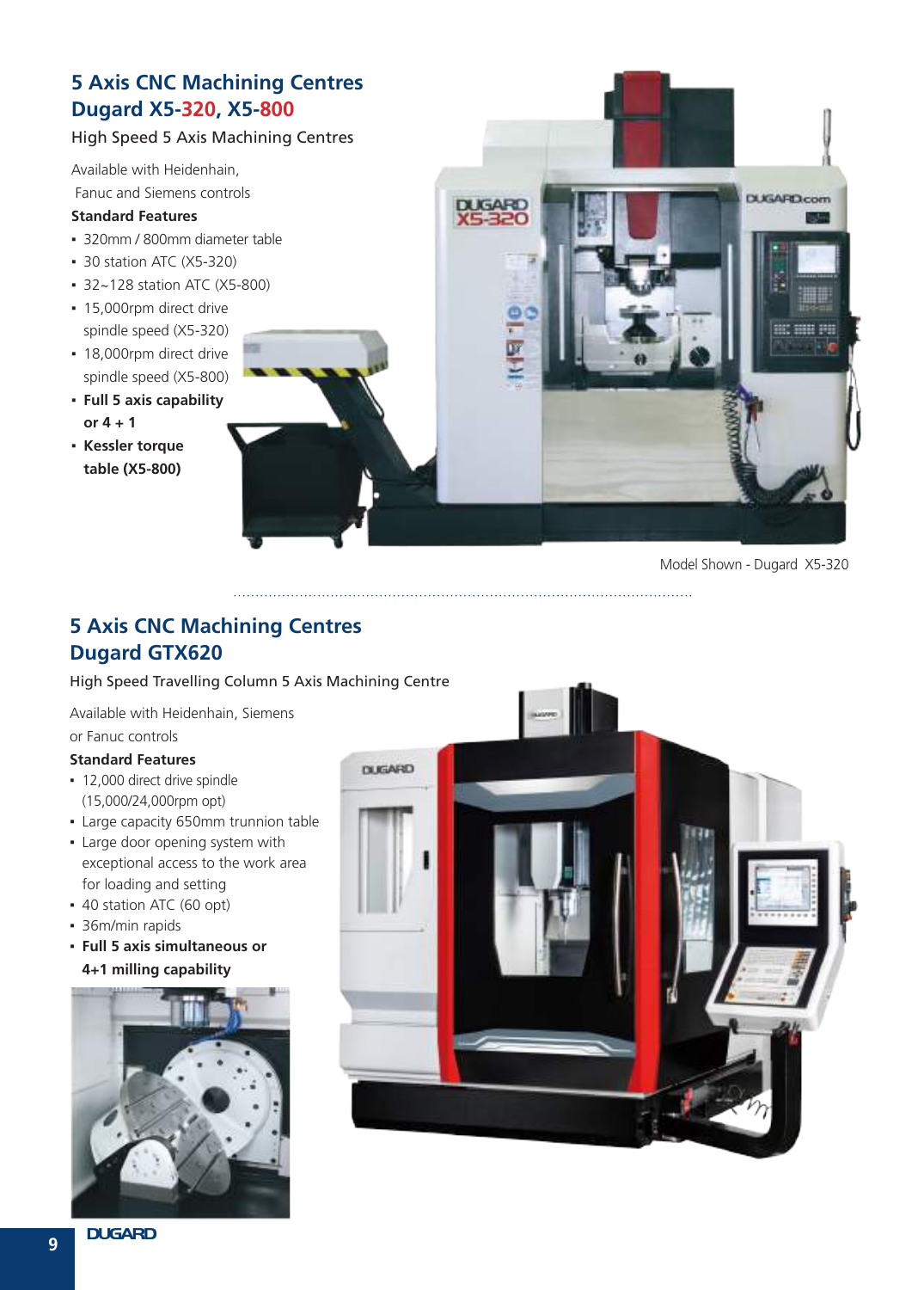## **European Built High Quality 5 Axis Moving Column Machining Centres**

# **IBARMIA.**

## **T Series Universal 5 Axis Machining Centres**

- **Heidenhain or Fanuc controls**
- 1000, 1250, 1600, 1800, 2200mm diameter table sizes, all with turning option
- Twin or multi pallet options
- **· BT50 or HSK spindles up to 75kW**











### **Z Series Travelling Column 3/4/5 Axis Vertical Machining Centres**

- Heidenhain or Fanuc controls
- Up to 12m X travel
- BT40, BT50 or HSK63, HSK100 spindle tapers
- Up to 75kW spindle power
- 600, 800, 1000mm diameter built in rotary tables, all with turning option







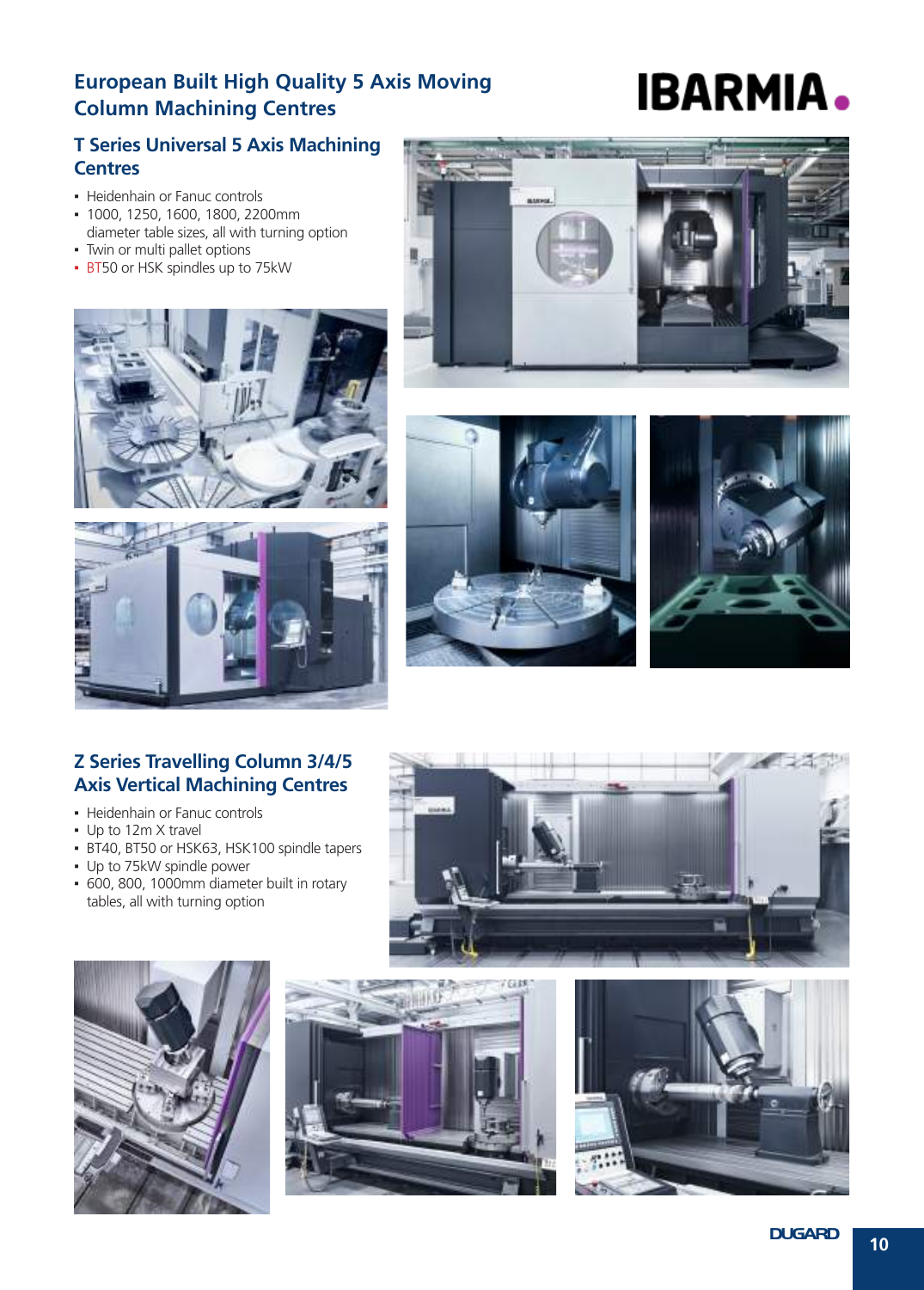## **Standard & CNC Grinders**

The biggest manufacturer of surface grinders worldwide. Made in Taiwan and partnered with Dugard since 1985

## **CHEVALIER.**

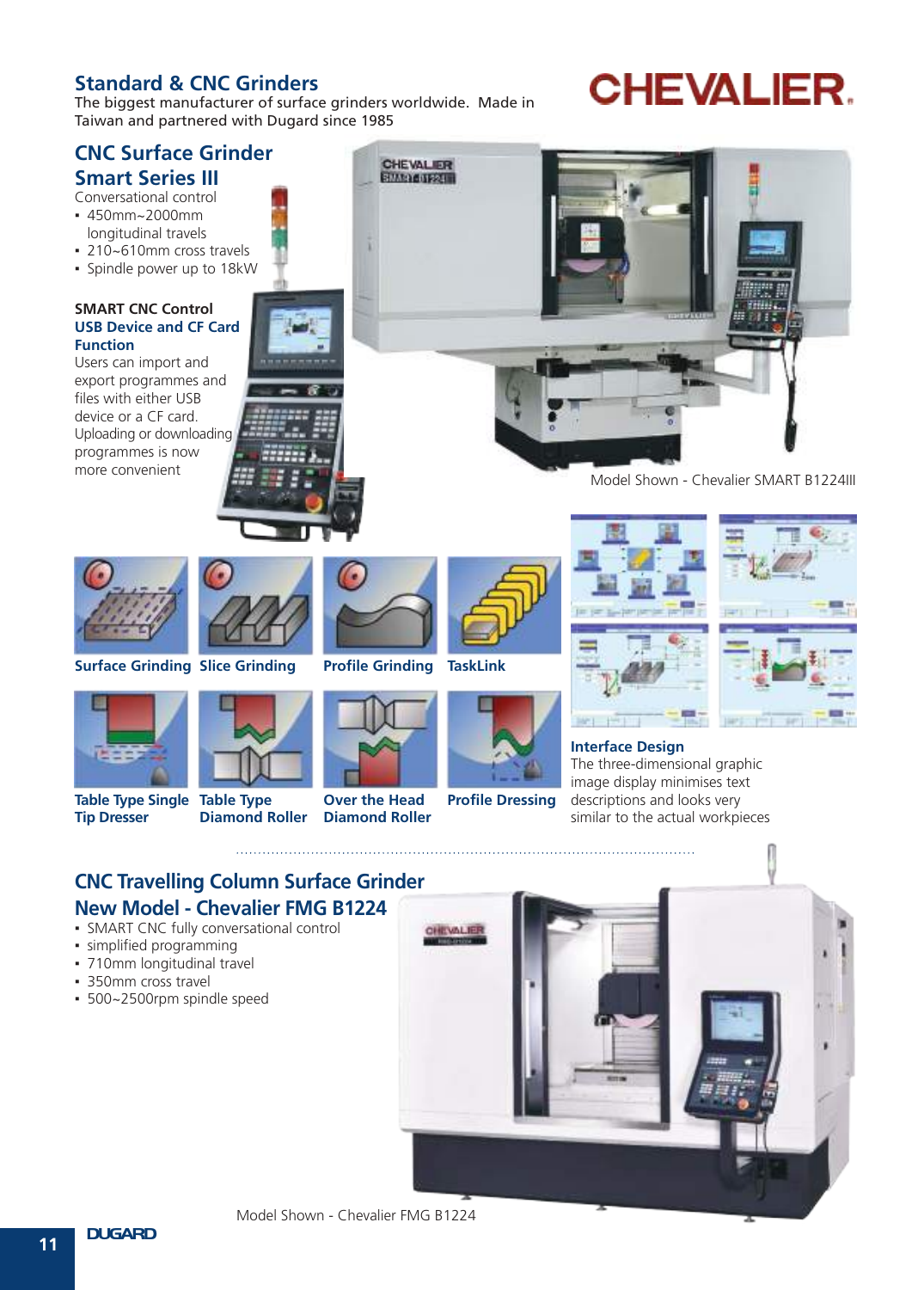

## **Column Type 3 Axis Automatic Surface Grinder**

#### **Standard Features**

- 450~3000mm longitudinal travel
- **Auto downfeed with roughing and finishing cycles**
- Variable speed spindle

#### **AD Control - Standard Features**

- 10.4" TFT high ersolution 65.536 pixel colour touch panel control interface
- Powerful graphic conversational function with surface/plunge standard built-in grinding programme
- Brief and clear operation manual
- Mechanical coordinates and relative coordinates display
- Operation friendly, grinding, wheel dressing and automatic compensation can be accomplished easily without making CNC programme



**Plunge Grinding Mode Surface Grinding Mode**



**Crisscross Grinding Mode Multi-Groove Grinding Mode**





# EWLER **DUGARD.com** ⊛ 佃

#### Model Shown - Chevalier FSG1224ADIII



**Automatic Dressing on Table (opt)**



**Automatic Overhead Dresser with Compensation (opt)**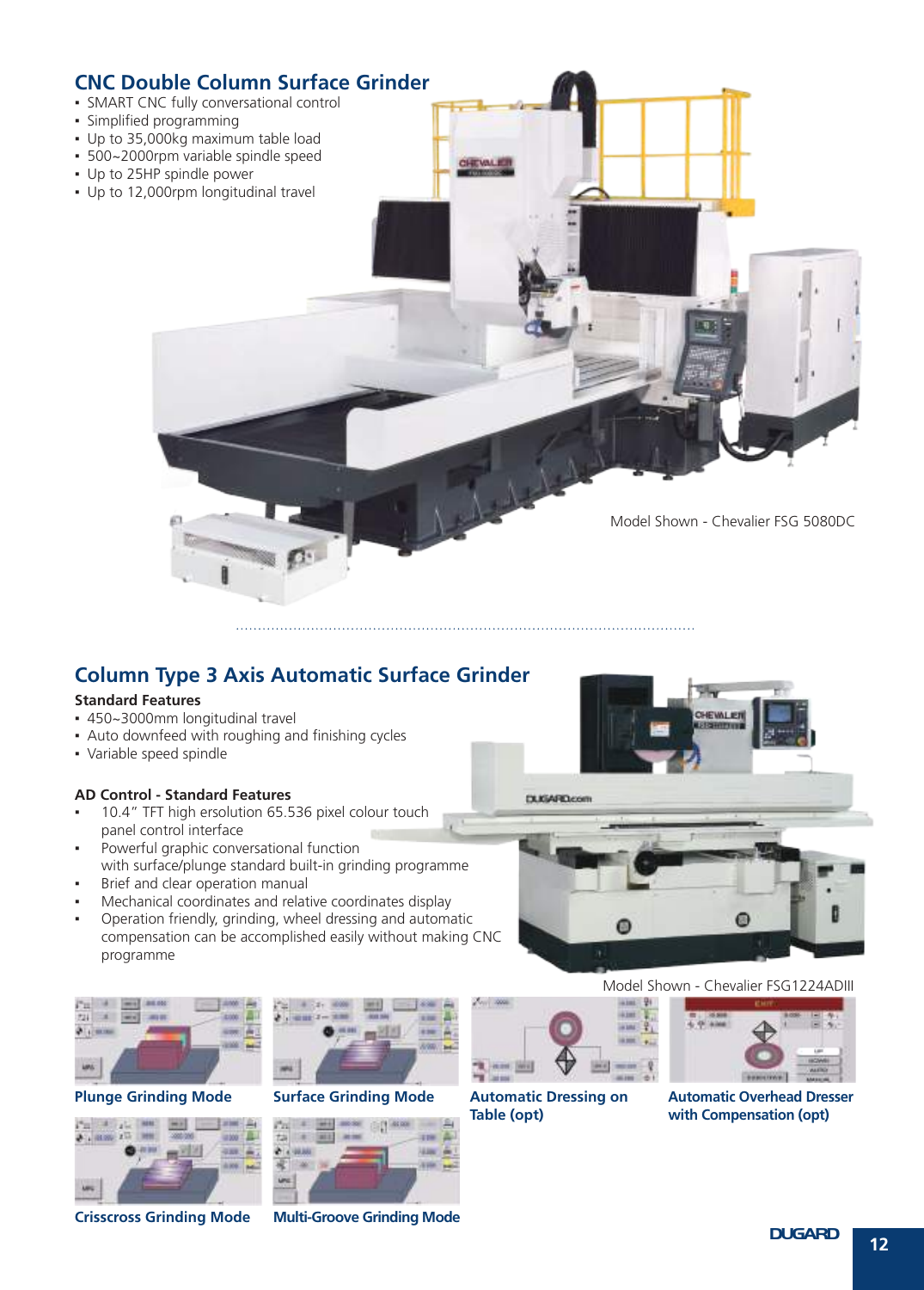#### **Collaborative Robots**

Integrate loading / unloading with your machine tool



Hanwha Collaborative Robot (Cobot)



- **Affordable automation** up to a third less than regular industrial robots
- **• Robots that fully integrate with your team**
- **Easy programming and hand guided teach function**
- **Can be used in most cases without quarding** fitted with operator collision protection
- **User friendly Graphic User Interface**
- **• 0.01mm positional accuracy**
- **• Compact and light body**  integrated actuators with hollow shaft on each joint
- **Easy Connection** standard industrial attachment fittings and interface protocols, DIO or Ether CAT port to directly connect with accessories
- **Use anywhere** small footprint and flexible mounting options means there's no need to alter product layout
- **• Cleanroom class ISO 2**

## **Meet your new team member**

Model Shown - Hanwha HCR-5

**13**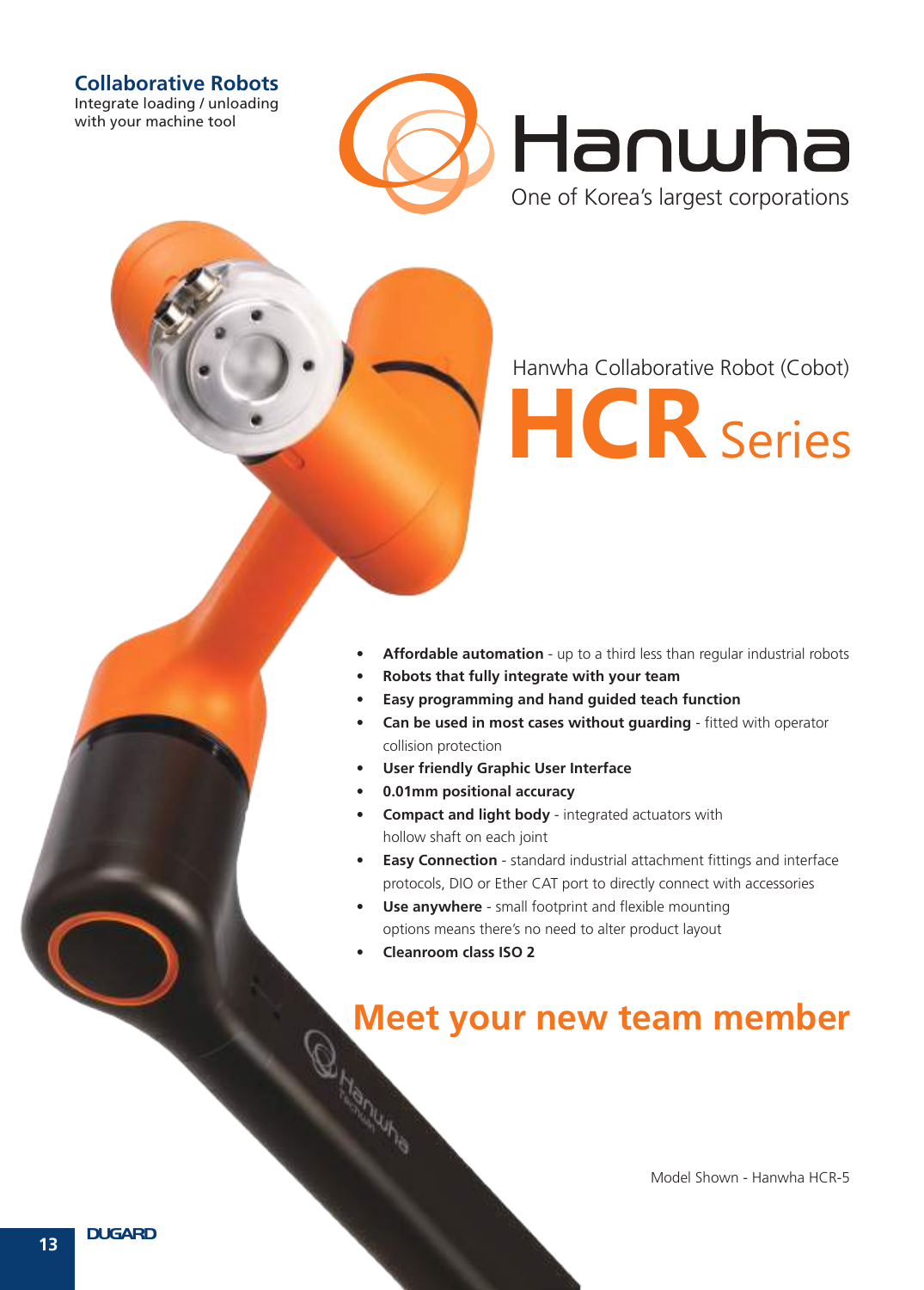

## Over 80 years providing machine tool solutions

At Dugard we're famous for our comprehensive selection of machine tools, with the widest range in the UK of horizontal and vertical lathes, machining centres, borers, grinders and cobots - available to suit any size machine shop no matter what your budget.

#### **Dugard Agencies**

In addition to our extremely popular Dugard range, we also represent Hanwha, Kitamura, SMEC (Samsung), Chevalier Ibarmia, Tos Varnsdorf, and Honor Seiki. Designed, developed and manufactured in the engineering and technology hubs of Japan, Korea, Taiwan, Germany and Czech Republic, these brands each represent innovative excellence in their respective specialities, dominating their chosen industries.

### **Dugard Sales Team**

The Dugard head office is in Hove, East Sussex and that's a brilliant place for a machine demonstration with one of our sales team. However, our sales team are based all over the UK so if you need any help or information they're never far away and they can always pop in to see you.

## **Dugard Technical Support**

Much of our success stems from our reputation for providing first class after sales support and service. We have an extensive team which covers machine service, spare parts and programming assistance. We make sure that we action all queries and requests quickly and economically.

## **Dugard Applications Department**

Our team of applications engineers is available before and after a machine is installed at a customer's site, offering programme training and advice on our full range of machines, anything from programming and tooling advice to control communications and parameters.

## **Dugard Service Department**

With factory trained service engineers to install and commission all the new machines sold in addition to making breakdown visits, we have a busy team working all areas of the country. In the event of a breakdown our in-house technical support staff initially offer advice over the phone, we aim to have engineers out on an emergency breakdown the next working day. Every reported fault is of the utmost importance to us so we work hard to have it fixed as soon as possible.

## **Dugard Spares and Accessories Department**

Our Head Office in Hove has 2,000 square feet of dedicated spare parts storage. We also have a small team in Taiwan allowing us to liaise with our suppliers (both old and new), ensuring that an extensive range of spare parts is always available. We supply the Dugard CNC range of machines to dealers throughout Europe and the rest of the world. This makes our main facility in the UK the central hub for machines and spares.